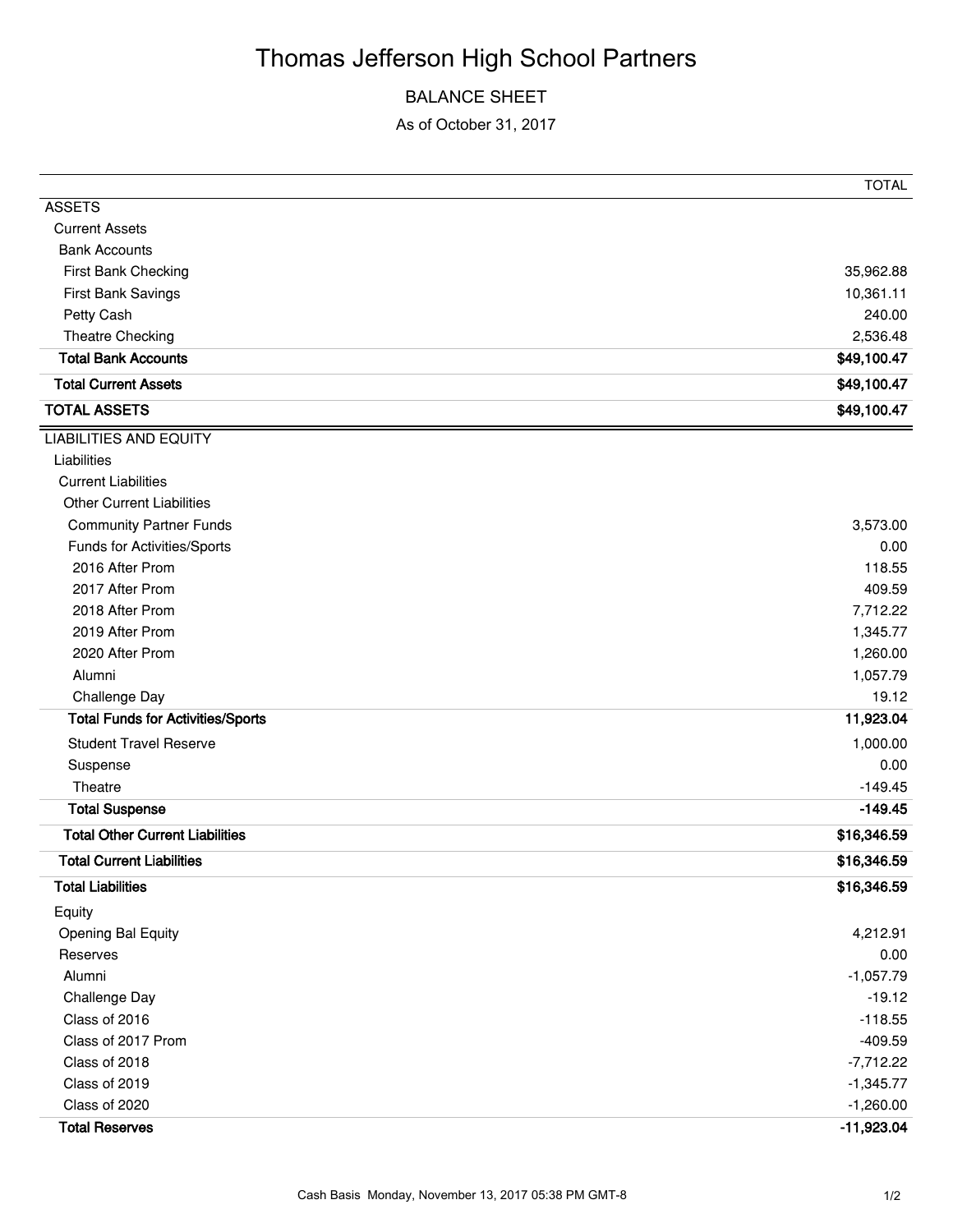|                                     | <b>TOTAL</b> |
|-------------------------------------|--------------|
| <b>Retained Earnings</b>            | 22,968.19    |
| Net Income                          | 17,495.82    |
| <b>Total Equity</b>                 | \$32,753.88  |
| <b>TOTAL LIABILITIES AND EQUITY</b> | \$49,100.47  |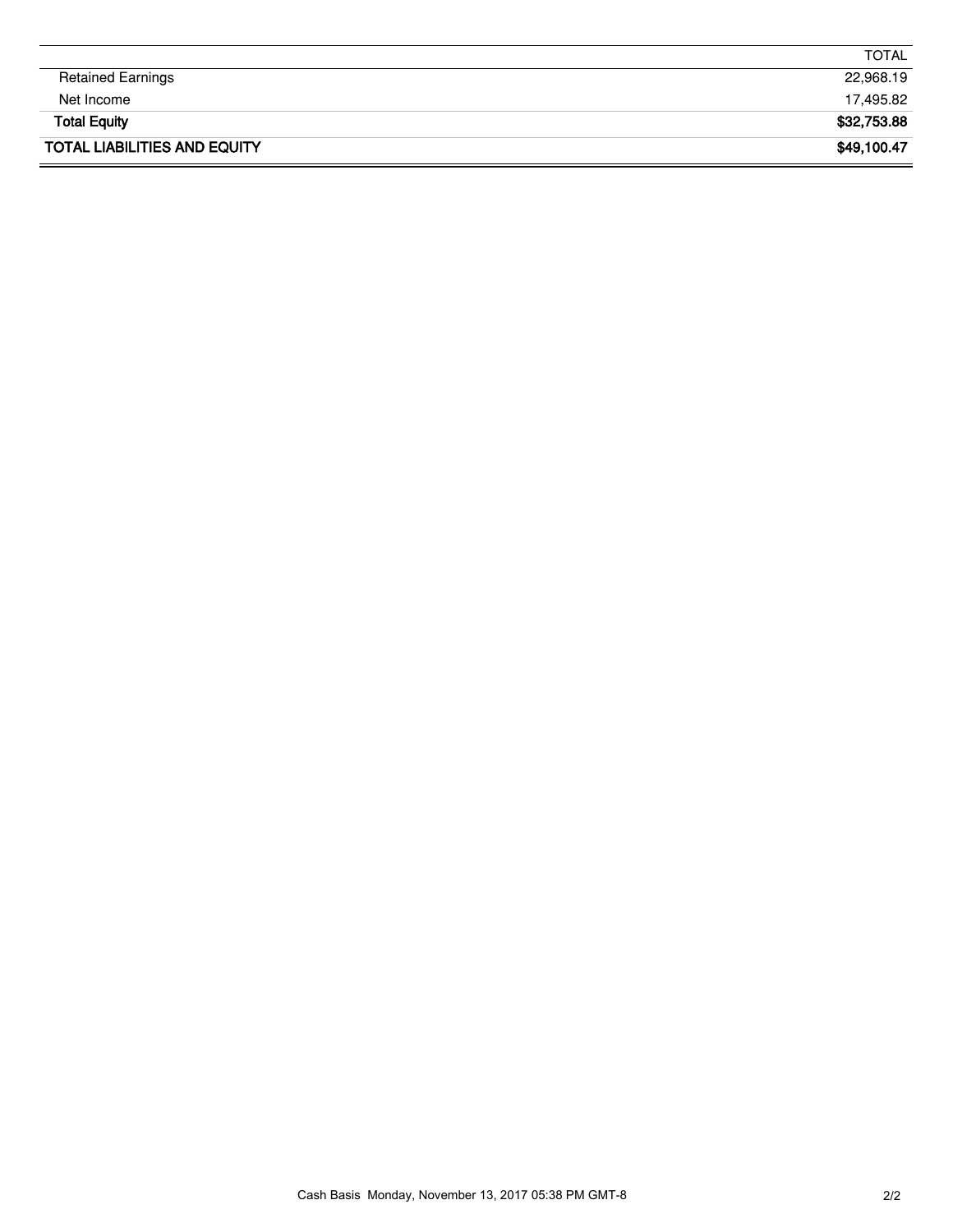## Thomas Jefferson High School Parent Partners **October 31, 2017**

**TJP Financial Summary -** 

#### **Balance Sheet -**

| <b>TJP Checking</b> | \$35,962.88 |           |
|---------------------|-------------|-----------|
| <b>TJP Savings</b>  | \$10,361.11 |           |
| Theatre Checking    | 2,536.48    |           |
| <b>Petty Cash</b>   | 240.00      |           |
| <b>Total Cash</b>   |             | 49,100.47 |

**Available for Distribution / Expenses \$ 14,403**

| Less:                          |            | <b>Notes</b>                             |
|--------------------------------|------------|------------------------------------------|
| Community Partner Funds        | 3,573      |                                          |
| <b>Travel Reserve</b>          | 1,000<br>S | Replenished Travel Fund - Board approved |
| Due to TJ Theatre              | 2,536      | Separate Account on the Balance Sheet    |
| Due to Activities/Sports/Clubs | 11,923     | See Current Liabilities for Breakout     |
| A/P - Sportline                | 6,425      | Paid on 11/13/2017                       |
| <b>RTD</b>                     | 4,000      | <b>Bus Shelter</b>                       |
| <b>Bus Shelter Insurance</b>   | 2,000      | <b>Reserve for Bus Shelter Insurance</b> |
| Petty Cash                     | 240        |                                          |
| Due to Other Programs          | 31,698     |                                          |
| <b>Available to TJP</b>        | 17,403     |                                          |
| Less: Reserve Requirement      | 3,000      |                                          |

#### **Other Discussion Items / Notes:**

| Parent Partners - Logo Merchandise Sales |        |            |                               |         |                                  |  |
|------------------------------------------|--------|------------|-------------------------------|---------|----------------------------------|--|
| Auction                                  |        |            |                               |         |                                  |  |
| Art Fest - Booth Fees                    |        | \$1,895.00 |                               |         |                                  |  |
| 10% Fundraising                          |        | \$0.00     |                               |         |                                  |  |
| Amazon Smile                             |        | \$0.00     |                               |         |                                  |  |
| Donations                                |        | \$305.00   |                               |         |                                  |  |
| <b>Special Events</b>                    |        |            | \$680.00 Fundraising Dinner   |         |                                  |  |
| <b>Merchandise Sales</b>                 |        | \$1,342.50 |                               |         |                                  |  |
| <b>COGs</b>                              | Square | (5562.21)  |                               |         |                                  |  |
|                                          |        |            |                               |         | # of Cards \$ Amount Rebate (5%) |  |
| Misc - King Soopers                      |        |            | Jul                           | \$7,510 | \$376                            |  |
|                                          |        |            | Aug                           | \$5,805 | \$290                            |  |
|                                          |        |            | Sep                           | \$5,930 | \$297                            |  |
|                                          |        |            | Oct                           | \$6,430 | \$322                            |  |
|                                          |        |            |                               |         |                                  |  |
|                                          |        |            |                               |         |                                  |  |
|                                          |        |            |                               |         |                                  |  |
|                                          |        |            |                               |         |                                  |  |
|                                          |        |            |                               |         |                                  |  |
|                                          |        |            |                               |         |                                  |  |
|                                          |        |            |                               |         | \$1,284                          |  |
| <b>Total Event Sales</b>                 |        | \$3,660.29 |                               |         |                                  |  |
|                                          |        |            |                               |         |                                  |  |
| King Soopers Cards                       |        | \$         | 30.00 cards sold in the month |         |                                  |  |
|                                          |        |            |                               |         |                                  |  |
|                                          |        |            |                               |         |                                  |  |

### *Theatre Club*

Carrie Oss turned over receipts for Spring play expenses and has resigned from Theatre group Reconciled most of the Theatre account after meeting with Tambyr Reed and new parent volunteer

Trisha Viener. Tambyr working on reversing several Amazon charges that were not ours - her card

was compromised. Carrie Oss cancelled card and a new card was reissued.

#### T-shirt Sales *Class of 2019*

| Cash   | \$0.00                                 |  |
|--------|----------------------------------------|--|
| Square | \$0.00                                 |  |
| COGS   | (\$975.00) Paid SportLine for T-shirts |  |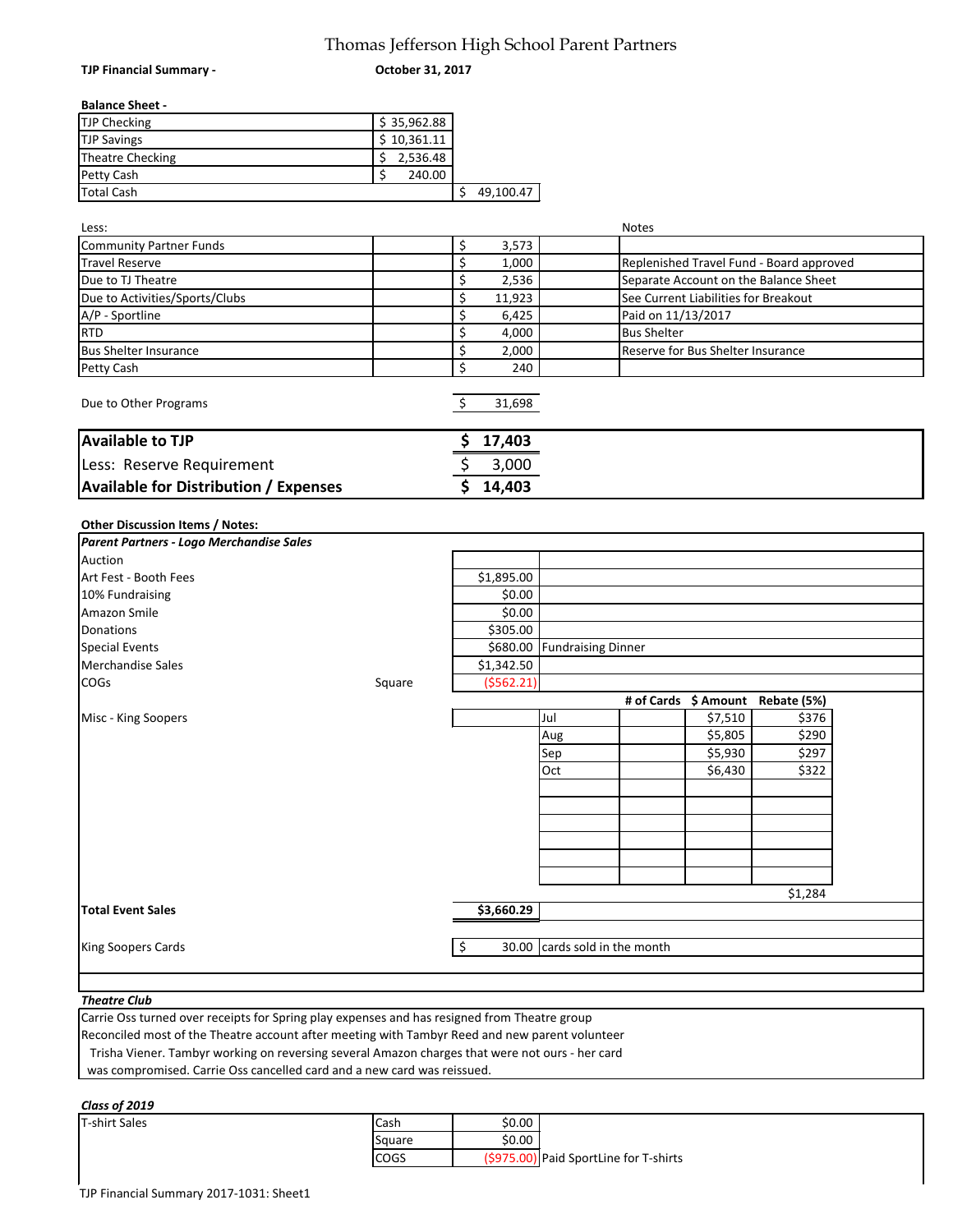# Thomas Jefferson High School Parent Partners

| Net<br>10% Admin Fee                       | (5975.00)                                                     |
|--------------------------------------------|---------------------------------------------------------------|
| <b>Other Items</b>                         |                                                               |
| Current Payable - Sportline Merchandise    |                                                               |
| <b>Estimated Retail Value of Inventory</b> | 21,000.00 Need to update Retail Value of Inventory<br>$\zeta$ |
|                                            |                                                               |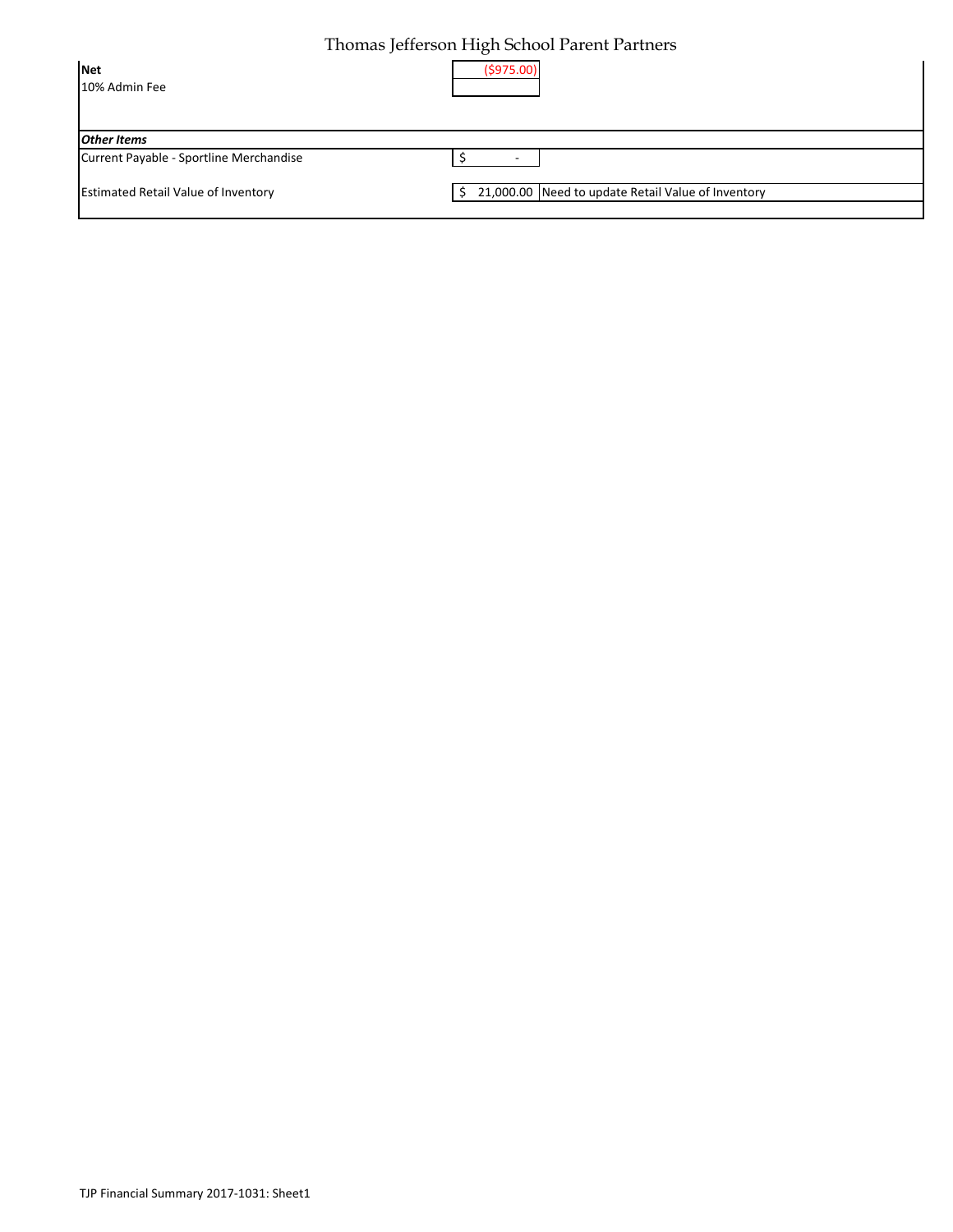# Thomas Jefferson High School Partners

### PROFIT AND LOSS

August - October, 2017

|                              | <b>AUG 2017</b> | <b>SEP 2017</b> | OCT 2017    | <b>TOTAL</b> |
|------------------------------|-----------------|-----------------|-------------|--------------|
| <b>INCOME</b>                |                 |                 |             |              |
| 10% Fundraising              | 0.00            | 0.00            | 0.00        | \$0.00       |
| Class of 2018                | 125.00          | 7.50            | 0.00        | \$132.50     |
| Class of 2019                | 0.00            | 22.00           | 0.00        | \$22.00      |
| Class of 2020                | 140.00          | 0.00            | 0.00        | \$140.00     |
| Football                     | 400.00          | 0.00            | 0.00        | \$400.00     |
| <b>Total 10% Fundraising</b> | 665.00          | 29.50           | 0.00        | \$694.50     |
| Art Fest                     | 0.00            | 0.00            | 0.00        | \$0.00       |
| <b>Booth Fees</b>            | 0.00            | 65.00           | 1,895.00    | \$1,960.00   |
| <b>Total Art Fest</b>        | 0.00            | 65.00           | 1,895.00    | \$1,960.00   |
| Class of 2018                | 0.00            | 0.00            | 0.00        | \$0.00       |
| Donation                     | 1,250.00        | 75.00           | 0.00        | \$1,325.00   |
| Fundraising                  | 0.00            | 0.00            | 75.00       | \$75.00      |
| <b>Total Class of 2018</b>   | 1,250.00        | 75.00           | 75.00       | \$1,400.00   |
| Class of 2019                | 0.00            | 0.00            | 0.00        | \$0.00       |
| Donation                     | 0.00            | 31.00           | 0.00        | \$31.00      |
| Fundraisers                  | 0.00            | 220.50          | 732.96      | \$953.46     |
| <b>Merchandise Sales</b>     | 0.00            | 165.00          | 0.00        | \$165.00     |
| Total Class of 2019          | 0.00            | 416.50          | 732.96      | \$1,149.46   |
| Class of 2020                | 0.00            | 0.00            | 0.00        | \$0.00       |
| Donations                    | 1,400.00        | 0.00            | 0.00        | \$1,400.00   |
| Total Class of 2020          | 1,400.00        | 0.00            | 0.00        | \$1,400.00   |
| Donations                    | 0.00            | 345.00          | 305.00      | \$650.00     |
| AmazonSmile                  | 42.12           | 0.00            | 0.00        | \$42.12      |
| Grant                        | 10,000.00       | 0.00            | 0.00        | \$10,000.00  |
| <b>Special Events</b>        | 0.00            | 0.00            | 680.00      | \$680.00     |
| <b>Total Donations</b>       | 10,042.12       | 345.00          | 985.00      | \$11,372.12  |
| Football                     | 0.00            | 0.00            | 0.00        | \$0.00       |
| Donations                    | 4,000.00        | 0.00            | 0.00        | \$4,000.00   |
| <b>Total Football</b>        | 4,000.00        | 0.00            | 0.00        | \$4,000.00   |
| Interest Income              | 0.25            | 0.28            | 0.25        | \$0.78       |
| King Soopers (Card Sales)    | 0.00            | 5.00            | 30.00       | \$35.00      |
| King Soopers (Rebates)       | 1,096.00        | 296.50          | 321.50      | \$1,714.00   |
| <b>Merchandise Sales</b>     | 929.00          | 2,585.50        | 1,342.50    | \$4,857.00   |
| Theatre Income               | 0.00            | 0.00            | 0.00        | \$0.00       |
| Admission                    | 0.00            | 0.00            | 1,455.40    | \$1,455.40   |
| Donations                    | 0.00            | 0.00            | 2,282.55    | \$2,282.55   |
| Dues                         | 0.00            | 0.00            | 1,060.00    | \$1,060.00   |
| <b>Total Theatre Income</b>  | 0.00            | 0.00            | 4,797.95    | \$4,797.95   |
| <b>Total Income</b>          | \$19,382.37     | \$3,818.28      | \$10,180.16 | \$33,380.81  |
| COST OF GOODS SOLD           |                 |                 |             |              |
| 10% Fee                      | 0.00            | 0.00            | 0.00        | \$0.00       |